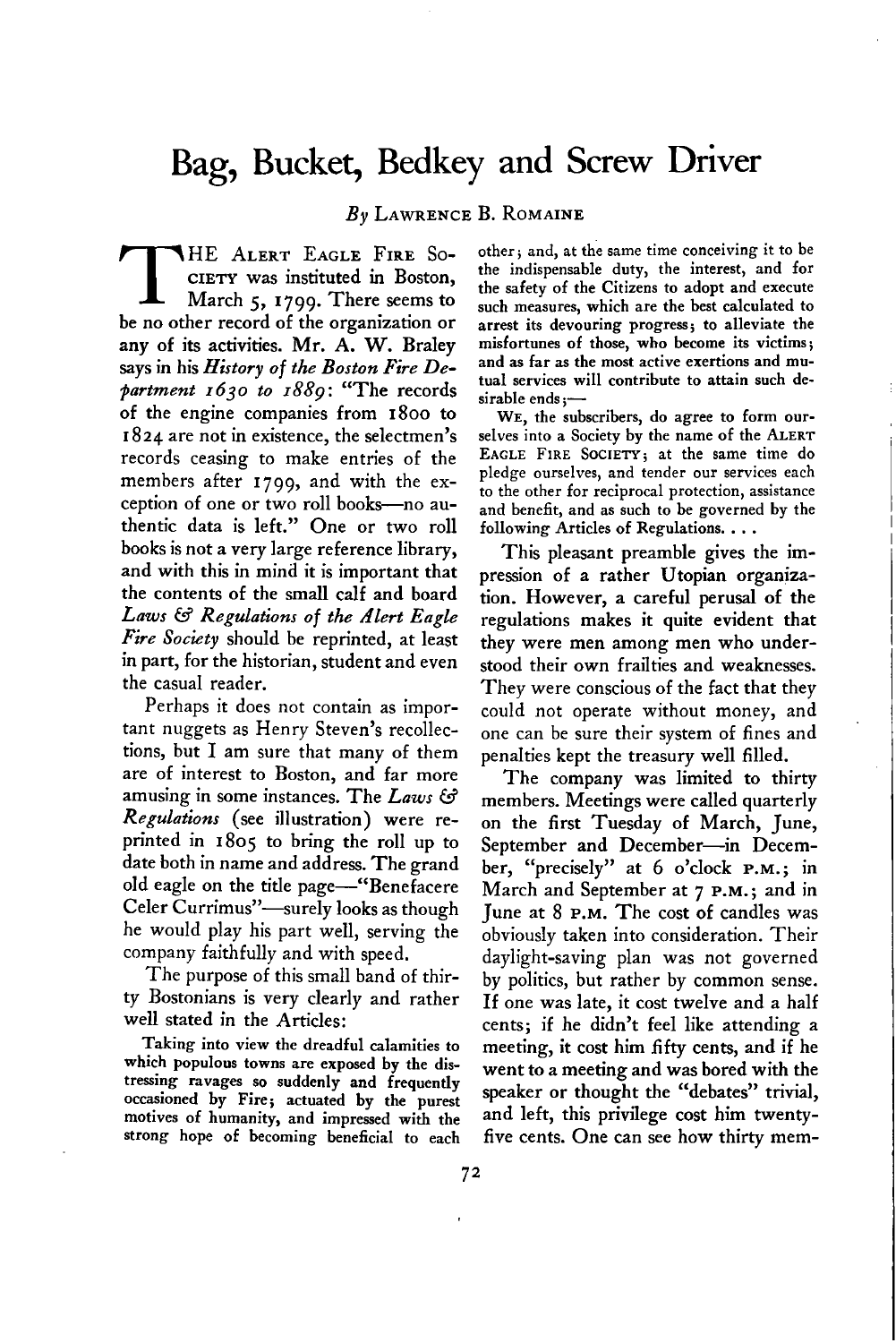**bers in a year's time might build up quite a substantial balance in the treasury.** 

**For governing this group a president was chosen "by written ballot" each year in March. He had the power to penalize any member fifty cents for not being "attentive" to the debate. The secretary was also chosen each year in March, and if chosen, it cost him "one dollar for the right to decline to serve." However, if he saw fit to serve, he might then be entitled to the right to decline for two successive years. His salary was ten dollars. His duties were many. He kept accurate records of all business, made all changes of address, issued tickets of meetings, dues and debts, called special meetings on the application of six members and announced proposed candidates. His penalties for carelessness in office ran not from twelve and a half cents, but from fifty cents to two dollars! It is hard to think how little of that ten-dollar salary most of the secretaries ever pocketed.** 

**The treasurer was well protected not only from the members but from himself. He received no salary and his fines for mistakes matched the secretary's. Finally, there was a committee of six who served in rotation. They warned the members of meetings and regularly inspected all equipment. They were fined one dollar for each neglect of duty.** 

**Article 6 of the Laws 63 Regulations ~ bears quoting in full: "EACH Member shall keep in good repair, in some conspicuous part of his dwelling-house, shop or store, two leather buckets and two bags, measuring 6-1 long, and 6-4 round, marked with the owner's name. The buckets shall be painted red within and sky-blue outside, with initials of the owner's Christian name, and his surname in full length; also an iron Bed-Key, and a Screw Driver, under the penalty of** 

**One Dollar each, for the Buckets and Bags, and fifty cents each, for the Bed-Key and the Screw Driver: New Members to have two months to equip them-**



**selves, as expressed in this article." If a member of the committee found a bucket he didn't think clean and fit, that cost a dollar, and, if it wasn't fixed to suit him within four days, that cost another dollar.** 

**When fire was cried, every member had to be there on the double. If any member missed a fire from start to finish, without an excuse "judged sufficient" by a majority, he lost his job and his membership. No fooling around with fines at times like that! If the fire happened at the house, shop or store of a member, that member was instructed to direct operations.** 

**Every member had to have his printed copy of the Laws M Regulations with him at every meeting. The cost was fifty cents.**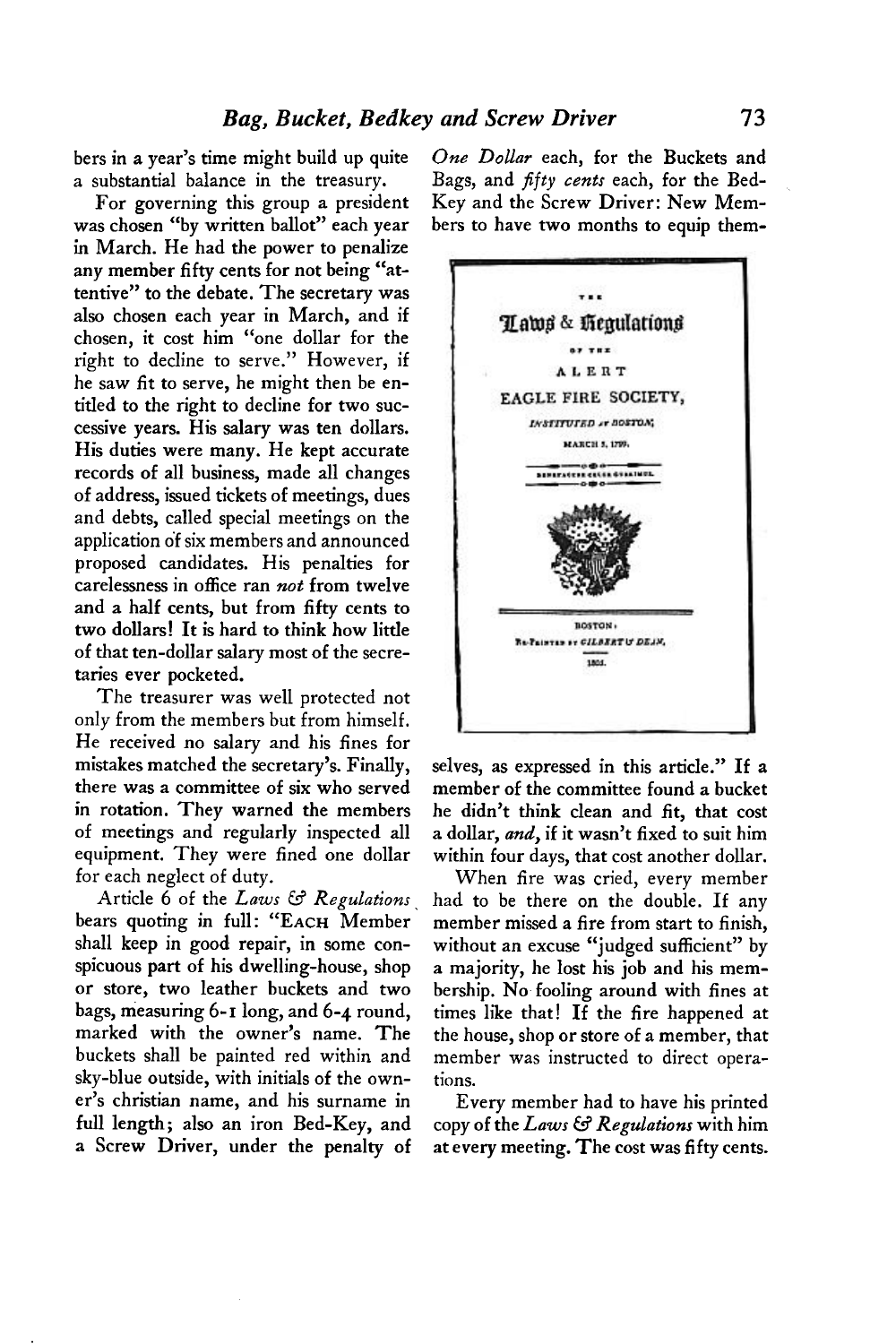**Old and worn-out copies were replaced**  by the secretary for fifty cents. What Gilbert & Dean charged for printing we **aren't told. Between the fines for not having a copy, and fifty cents for every copy mutilated or lost, the treasurer probably had a fair chance of making money for the company!** 

**The Society agreed to pay damages for loss of buckets and equipment at fires if and provided the losing member advertised in a Boston newspaper within twenty-four hours. Any member who moved his dwelling or store had to notify the secretary, who in turn agreed to print a ticket to that effect. Each member then changed the address in his Laws & Regulations, and exhibited his copy at the next meeting-or else! A member had the right to resign, but left behind him his four dollars initiation fee, and whatever he had contributed to the fund. If, however, anyone started false rumors or scandals about other members, he didn't have to resign-he was thrown out at once.** 

**Any member reduced in circumstances by fire was entitled to financial aid by majority vote. In case of death, a widow was also entitled to protection and assistance "during her remaining his widow." Widows were instructed to keep in touch with the secretary and notify him of a new address or any other change in circumstance.** 

**The only excuse considered valid for absence from a meeting was sickness. Religion and politics were forbidden as "far**  **too intricate and complicated in their nature for any benefit arising from extemporaneous discussion." If this ruling was really enforced, the meetings must have been quite unusual, and the founders a company of Solomons.** 

**"Whenever the funds amount to twen**ty dollars," state the *Laws* & Regulations **at one point, "the same shall be loaned, provided it be on demand, to any person -giving security which shall be thought satisfactory to two thirds of the members." Here was indeed a company of real businessmen who considered the facts and provided for idle investments as well as for delinquent members. The Society "shall continue forever, provided any three of its members shall wish to continue it in being; and each and every member wishing to dissolve the same, shall relinquish all interest in the funds." A wise stipulation, which is followed by the one exception, that it may be dissolved by a unanimous vote of the entire company. The final articles forbid divulging any subject matter of debate or conversation at meetings to any nonmember under penalty of expulsion, and close on a tender note about cultivating affection and esteem, "as brothers," within the group.** 

**Following the regulations we find the tabulation of members, printed in two columns, one page for each, with most of the page left for changes of address or other notes. The changes, written in with quill and ink, are here indicated by italics:** 

| PLACE OF ABODE    | STORE, SHOP, ETC.   |
|-------------------|---------------------|
| Copley's street   | ditto               |
| Russell street    | ditto               |
|                   | ditto               |
| Leverett street   | ditto               |
| Poplar street     | dit to              |
| Half Court Square | Congress street     |
| Congress street   | No. 82 State street |
|                   | Vine street         |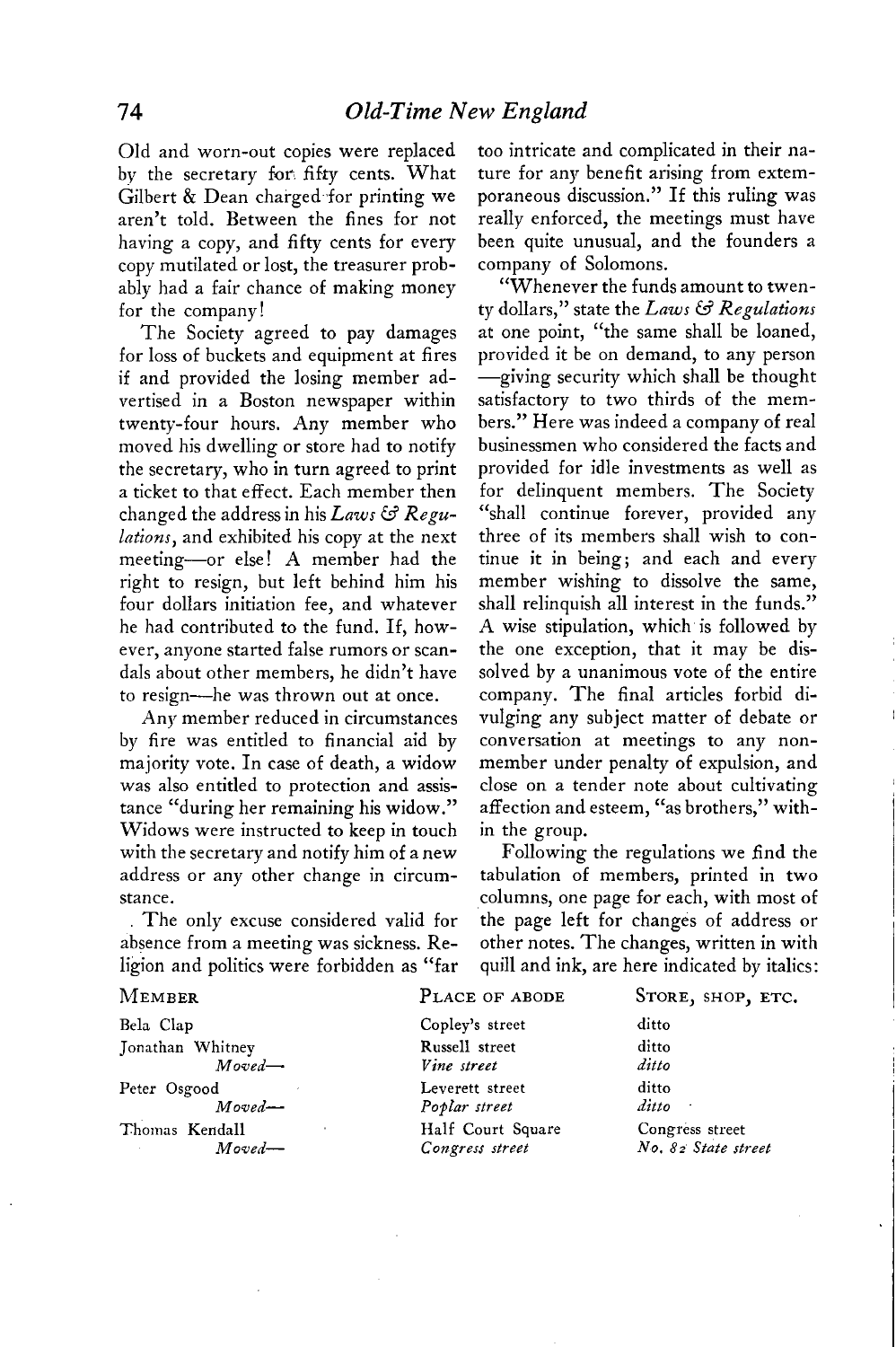## **Bag, Bucket, Bedkey and Screw Driver**

**Cambridge street Sudbury. street Cambridge street State street John Kuhn Thomas French Samuel Adams Turner Crooker Moved-Ward Jackson Atherton Penniman**   $Michael$  Roulston(e) **Job Drew Ephraim Beaman Movedagain to-John Randall Moved to-William Farmer Joseph Allen John Gilbert**  Moved to-**Peter Gilman William Alexander Braddock Loring Samuel Singleton Moved-Matthias Cracker John Chadwick Benjamin Owen Robert Evans Moved-David Vinal Abel Robinson Jeremiah Gardner Nathaniel Leeds Moved- >> again- ,Voah Porter Lynde street Cambridge street Russell street Russell street Poplar street Staniford street South street Purchase street High street Poplar street Second street Prince street Blind Lane Pleasant street Nassau street Proctor's Lane Back street Copper street Purchase street No. 5 South street Fish street Prince street Oliver street Hanover street N.** 50 Cornhill **Russell street Purchase street Belknap street Orange street No. 3 Neavbury street South Bennet st. Warren street ditto State street Moved to Cambridge st. Garner & Crooker's Wharf ditto ditto No. z Kilby street Court street Russell's Wharf Ship street Ship street ditto ditto Ann street ditto ditto Wheelright's Wharf Fort-Hill Wharf ditto North side of the Market Battery March street ditto ditto Common street Atkinson street ditto ditto ditto N.** 3 Newbury street **ditto** 

**NEW MEMBERS-[written in on extra pages with printed headings]** 

| Thos. Redman  | Temple street   | Elm street   |
|---------------|-----------------|--------------|
| Benjamin Hurd | Copelands Alley | Court street |

**perhaps this short record may not be of is neatly written on the front flyleaf. In great moment. A good painting, how- all probability this man was the only son ever, takes many strokes of the brush, and of the famous Revolutionary patriot and Boston is a very large canvas. This copy statesman. Since the home address in the of the Laws Ej, Regulations, incidentally, Laws W Regulations checks with the** 

**As a contribution .to Boston history, belonged to Samuel Adams. "S. Adams"**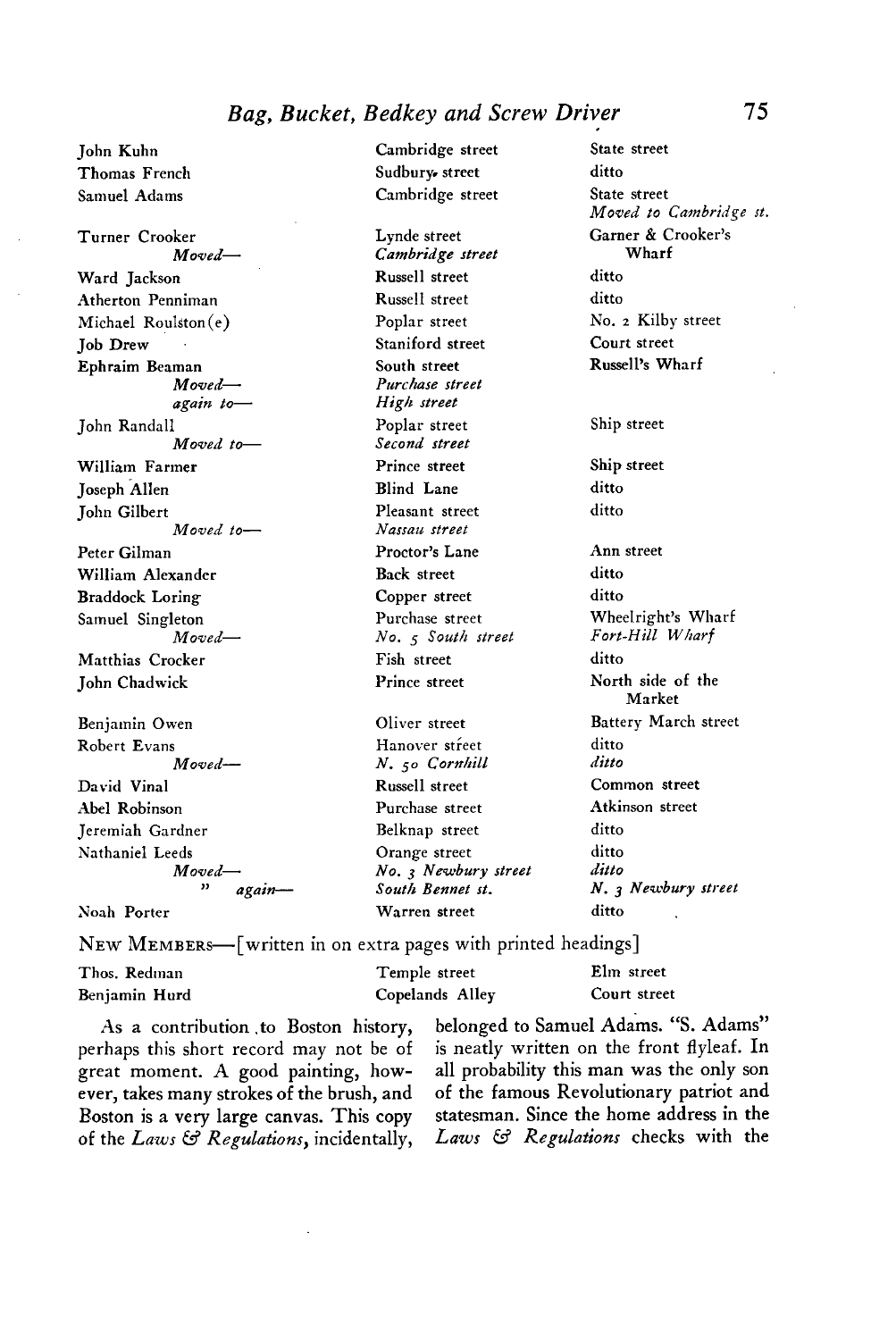

**EARLY NINETEENTH-CENTURY PAINTING SHOWING FIRE FIGHTERS IN BOSTON'S WEST END WHERE MOST OF THE ALERT EAGLE FIRE SOCIETY MEMBERS LIVED**